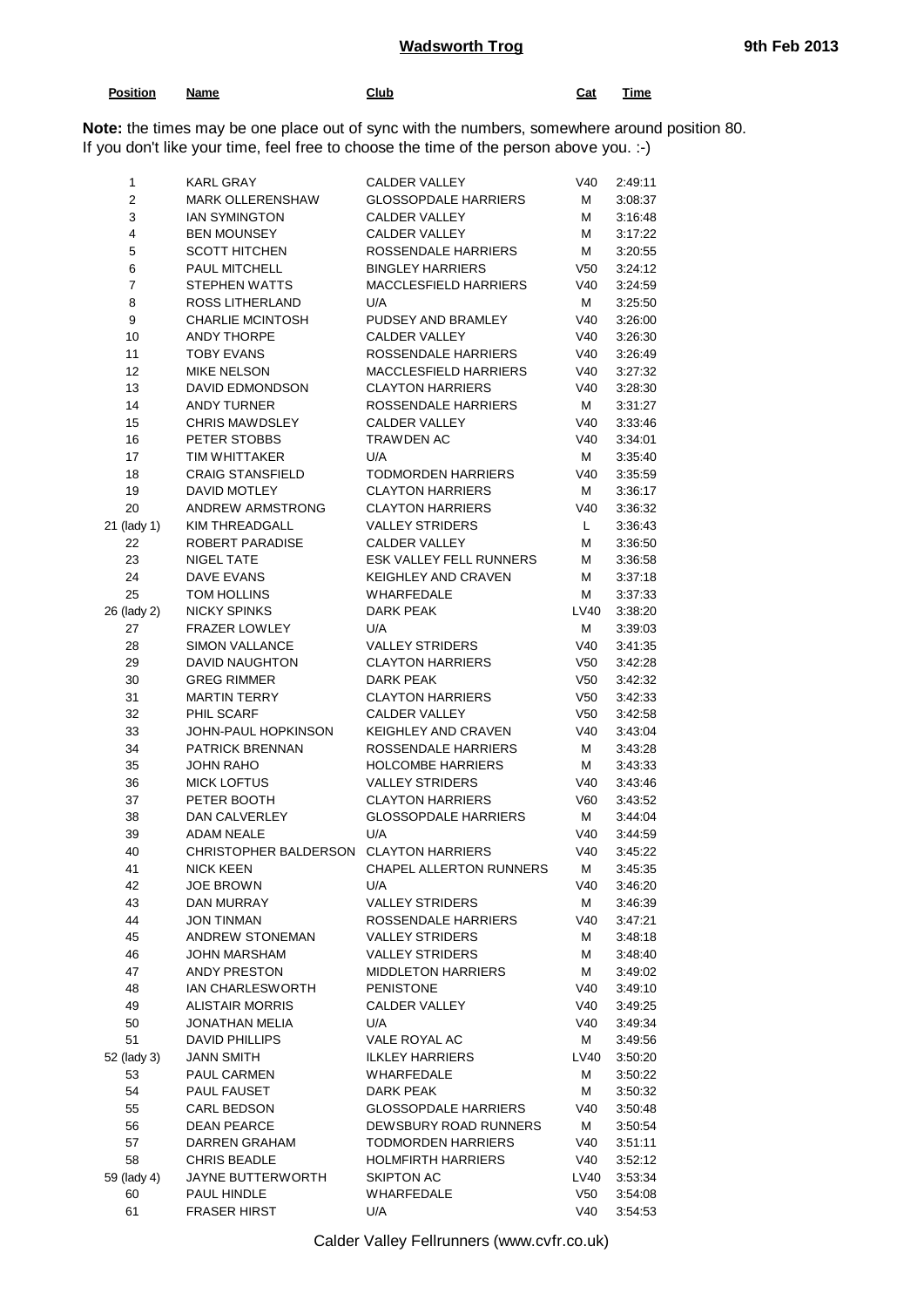## **Wadsworth Trog 19th Feb 2013**

| <b>Position</b> | <b>Name</b>                                 | <b>Club</b>                           | <u>Cat</u>      | <b>Time</b> |
|-----------------|---------------------------------------------|---------------------------------------|-----------------|-------------|
| 62              | PHILIP HOBBS                                | <b>HOLMFIRTH HARRIERS</b>             | V40             | 3:57:20     |
| 63              | <b>IVAN WHIGHAM</b>                         | <b>CLAYTON HARRIERS</b>               | V <sub>50</sub> | 3:57:35     |
| 64              | <b>NEIL WORSWICK</b>                        | <b>CLAYTON HARRIERS</b>               | V40             | 3:57:38     |
| 65              | RICHARD CAMPBELL                            | <b>MIDDLETON HARRIERS</b>             | V40             | 4:00:32     |
| 66              | <b>ROY GIBSON</b>                           | DARK PEAK                             | V <sub>50</sub> | 4:00:44     |
| 67              | <b>JAMES PIERCE</b>                         | <b>PENISTONE</b>                      | м               | 4:02:32     |
| 68 (lady 5)     | <b>CAROL MORGAN</b>                         | NIDD VALLEY ROAD RUNNERS              | L.              | 4:03:27     |
| 69              | <b>DIGBY HARRIS</b>                         | <b>MACCLESFIELD HARRIERS</b>          | V40             | 4:07:00     |
| 70              | <b>IAN WINSTANLEY</b>                       | TRAWDEN AC                            | V40             | 4:07:40     |
| 71              | <b>ANDREAS MAYER</b>                        | <b>VALLEY STRIDERS</b>                | м               | 4:08:02     |
| 72 (lady 6)     | RACHEL HILL                                 | <b>WHARFEDALE</b>                     | LV40            | 4:08:45     |
| 73              | <b>MICK DOBSON</b>                          | <b>CLAYTON HARRIERS</b>               | V40             | 4:08:48     |
| 74              | <b>TIM CLEGG</b>                            | <b>KEIGHLEY AND CRAVEN</b>            | V <sub>50</sub> | 4:09:06     |
| 75              | STUART MCALEAVY                             | <b>MARSH HARRIERS</b>                 | м               | 4:09:19     |
| 76 (lady 7)     | <b>ANN-KRISTIN KOEHLER</b>                  | <b>VALLEY STRIDERS</b>                | L.              | 4:09:45     |
| 77              | <b>JAMES HOWGEGO</b>                        | <b>BINGLEY HARRIERS</b>               | М               | 4:10:11     |
| 78              | <b>BRIAN MELIA</b>                          | <b>ILKLEY HARRIERS</b>                | V40             | 4:10:34     |
|                 |                                             | <b>CLAYTON HARRIERS</b>               |                 |             |
| 79              | <b>JOHN WILCOCK</b><br><b>DAVID COPPING</b> |                                       | V <sub>50</sub> | 4:10:42     |
| 80              |                                             | <b>KEIGHLEY AND CRAVEN</b>            | V40             | 4:10:54     |
| 81              | NIGEL HODSON                                | <b>CLAYTON HARRIERS</b>               | V40             | 4:10:56     |
| 82              | PETER JACKSON                               | <b>BARLICK FELL RUNNERS</b>           | V <sub>50</sub> | 4:11:19     |
| 83              | DANIEL CRONQUIST                            | U/A                                   | м               | 4:11:27     |
| 84 (lady 8)     | <b>LIGA MAGDALENOKA-KEEN</b>                | <b>CHAPEL ALLERTON RUNNERS</b>        | L.              | 4:11:30     |
| 85              | <b>MARTIN MASON</b>                         | <b>CALDER VALLEY</b>                  | V40             | 4:11:37     |
| 86 (lady 9)     | <b>JACKIE SCARF</b>                         | <b>CALDER VALLEY</b>                  | LV50            | 4:11:39     |
| 87              | <b>ADRIAN SHAW</b>                          | <b>CALDER VALLEY</b>                  | V <sub>50</sub> | 4:11:44     |
| 88              | <b>ANDREW LEE</b>                           | ROSSENDALE HARRIERS                   | V40             | 4:12:02     |
| 89              | ROBERT TYSON                                | <b>TODMORDEN HARRIERS</b>             | м               | 4:13:55     |
| 90              | <b>ROBERT GLOVER</b>                        | U/A                                   | V40             | 4:14:19     |
| 91              | <b>STEPHEN DIXON</b>                        | <b>VALLEY STRIDERS</b>                | V <sub>50</sub> | 4:14:48     |
| 92              | <b>SCOTT BAISTOW</b>                        | <b>BARLICK FELL RUNNERS</b>           | U23*            | 4:17:51     |
| 93              | <b>LANCE PARKER</b>                         | CALDER VALLEY                         | V40             | 4:18:42     |
| 94              | DAVE BRADLEY                                | ROSSENDALE HARRIERS                   | V40             | 4:19:11     |
| 95              | PETER ORMOROD                               | U/A                                   | м               | 4:20:14     |
| 96              | <b>JOHN TELFER</b>                          | NORTHUMBERLAND FR                     | V <sub>50</sub> | 4:20:29     |
| 97              | <b>ANDREW SETTLE</b>                        | <b>KIPPAX &amp; DISTRICT HARRIERS</b> | V40             | 4:22:26     |
| 98              | <b>JAMES ROBINSON</b>                       | WHARFEDALE                            | м               | 4:23:36     |
| 99              | <b>BOB BEATTIE</b>                          | <b>MARSH HARRIERS</b>                 | V <sub>50</sub> | 4:24:09     |
| 100             | MICHAEL DEAN                                | <b>CALDER VALLEY</b>                  | V40             | 4:24:48     |
| 101             | <b>NICK DEWELL</b>                          | KEIGHLEY AND CRAVEN                   | V40             | 4:26:02     |
| 102             | <b>SIMON STANSFIELD</b>                     | <b>CLAYTON HARRIERS</b>               | м               | 4:26:06     |
|                 |                                             | <b>WAKEFIELD TRI CLUB</b>             |                 |             |
| 103             | ROBERT BOLAM                                |                                       | V40             | 4:26:58     |
| 104             | <b>CHARLES COLBOURN</b>                     | U/A                                   | V40             | 4:28:05     |
| 105             | <b>ANDY NEIL</b>                            | U/A                                   | V40             | 4:28:54     |
| 106             | NICHOLAS WALSH                              | <b>ROCHDALE</b>                       | V40             | 4:29:26     |
| 107 (lady 10)   | KERRIE-ANNE BRETHERTON TRAWDEN AC           |                                       | L,              | 4:29:37     |
| 108 (lady 11)   | DAVINA RAIDY                                | ROSSENDALE HARRIERS                   | LV40            | 4:32:00     |
| 109             |                                             | <b>GLOSSOPDALE HARRIERS</b>           | м               | 4:32:41     |
|                 | <b>NEIL MCGRAW</b>                          |                                       |                 |             |
| 110 (lady 12)   | CATHERINE BRADLEY                           | WHARFEDALE                            | L.              | 4:32:52     |
| 111             | <b>IAN CONNELL</b>                          | <b>CLAYTON HARRIERS</b>               | V40             | 4:33:44     |
| 112 (lady 13)   | <b>LINDSAY PALMER</b>                       | <b>GLOSSOPDALE HARRIERS</b>           | LV40            | 4:34:48     |
| 113             | <b>TONY STEWARD</b>                         | CALDER VALLEY                         | V50             | 4:35:33     |
| 114 (lady 14)   | <b>JEAN POWELL</b>                          | WHARFEDALE                            | LV40            | 4:35:47     |
|                 |                                             |                                       |                 |             |
| 115 (lady 15)   | <b>HELEN BUCHAN</b>                         | CALDER VALLEY                         | L.              | 4:38:08     |
| 116             | JOHN LEECH                                  | DALLAM                                | V50             | 4:38:16     |
| 117             | ANDY MCCUE                                  | <b>SKYRAC</b>                         | м               | 4:38:47     |
| 118             | NIGEL BATTY                                 | <b>SKYRAC</b>                         | V40             | 4:43:17     |
| 119             | <b>MALCOM COLES</b>                         | <b>VALLEY STRIDERS</b>                | V70             | 4:44:01     |
|                 | <b>OLIVER WELLS</b>                         | U/A                                   | м               |             |
| 120             |                                             |                                       |                 | 4:44:44     |
| 121             | <b>MATTHEW WELLS</b>                        | U/A                                   | м               | 4:47:01     |
| 122             | <b>MAX HOWARD</b>                           | RETFORD AC                            | V50             | 4:49:21     |
| 123             | DAVID NAYLOR                                | <b>CLAYTON HARRIERS</b>               | V <sub>50</sub> | 4:52:45     |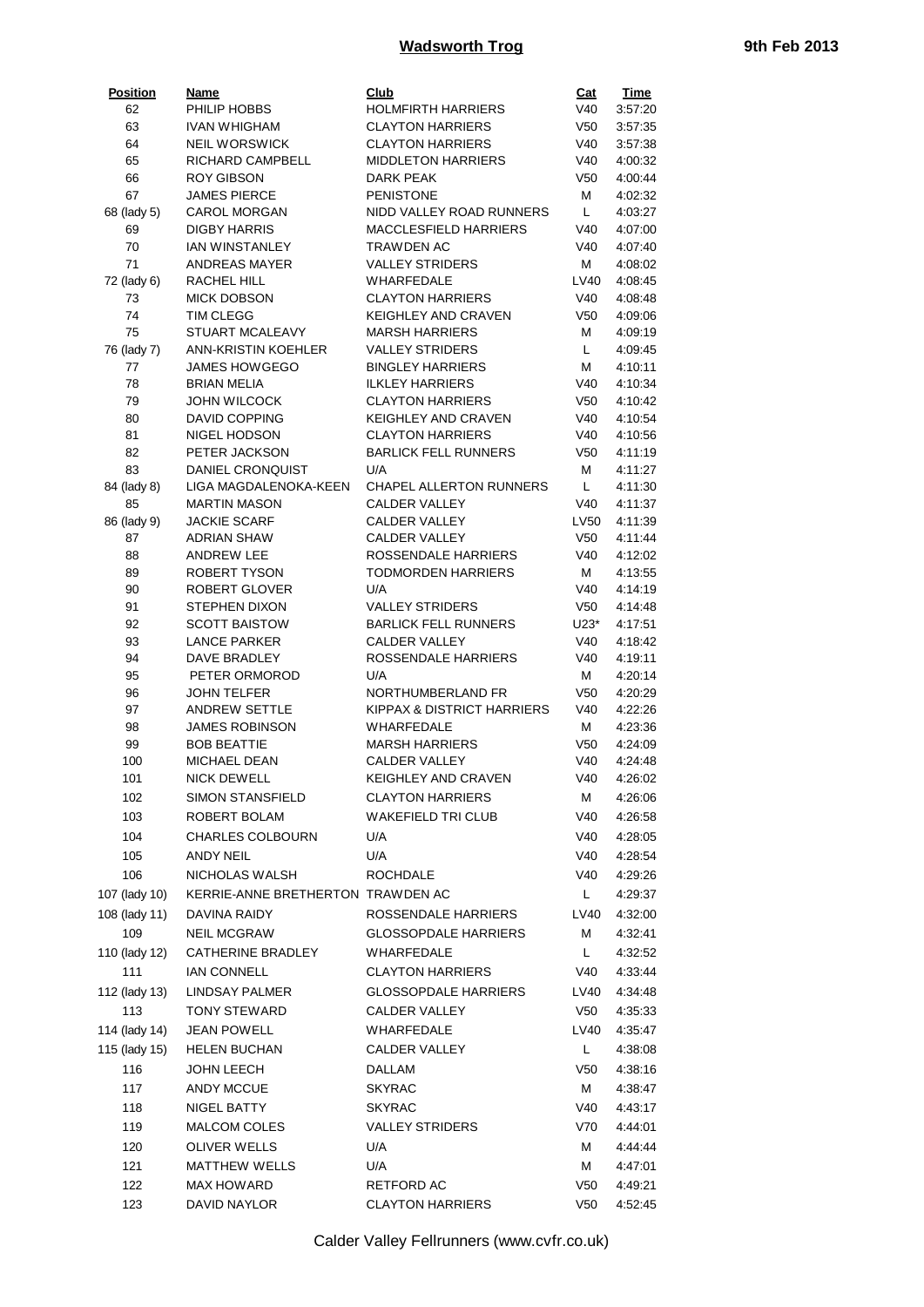## **Wadsworth Trog 19th Feb 2013**

| <b>Position</b>     | <b>Name</b>               | <b>Club</b>                 | <u>Cat</u>      | <b>Time</b>   |
|---------------------|---------------------------|-----------------------------|-----------------|---------------|
| 124 (lady 16)       | DOROTHY PELLY             | <b>AMBLESIDE</b>            | LV50            | 4:52:50       |
| 125                 | <b>MICK BULL</b>          | <b>MIDDLETON HARRIERS</b>   | V60             | 4:53:33       |
| 126                 | <b>NICKY BOLTON</b>       | <b>CALDER VALLEY</b>        | м               | 4:54:03       |
| 127                 | <b>ALLISON SKILLICORN</b> | <b>ABBEY RUNNERS</b>        | L.              | 4:55:59       |
| 128                 | <b>KENNY TURNER</b>       | DARK PEAK                   | V <sub>50</sub> | 4:56:05       |
| 129                 | <b>JOHN DUNNE</b>         | U/A                         | М               | 5:00:09       |
| 130                 | <b>NICK HARRIS</b>        | ROSSENDALE HARRIERS         | V60             | 5:01:05       |
| 131                 | <b>COLIN PETER BROOKE</b> | <b>CALDERDALE TRI</b>       | V60             | 5:03:11       |
| 132                 | <b>RAJ MADHAS</b>         | <b>WHARFEDALE</b>           | V40             | 5:03:13       |
| 133 (lady 17)       | <b>ELISE MILNES</b>       | <b>TODMORDEN HARRIERS</b>   | LV50            | 5:04:19       |
| 134                 | ROD CAMPBELL              | <b>STAFFS MOORLANDS</b>     | V60             | 5:04:53       |
| 135 (lady 18)       | <b>ANNA SMITH</b>         | <b>BAILDON RUNNERS</b>      | LV40            | 5:05:15       |
| 136 (lady 19)       | <b>JULIE LAVEROCK</b>     | <b>SALFORD HARRIERS</b>     | LV40            | 5:08:21       |
| 137                 | <b>BENJAMIN BECKWITH</b>  | U/A                         | м               | 5:11:59       |
| 138                 | RICHARD JARVIS            | DALLAM                      | V40             | 5:19:03       |
| 139                 | PHIL GRAY                 | <b>FRA</b>                  | V <sub>50</sub> | 5:20:30       |
| 140                 | <b>ANDREW NOBLE</b>       | WAKEFIELD TRI CLUB          | М               | 5:30:27       |
| 141 (lady 20)       | <b>BEVERLY HOLMES</b>     | <b>TODMORDEN HARRIERS</b>   | LV40            | 5:30:47       |
| 142 (lady 21)       | SARAH LOUISE SMITH        | <b>VALLEY STRIDERS</b>      | LV40            | 5:31:00       |
| 143                 | <b>BILL HUNTER</b>        | <b>HOLMFIRTH HARRIERS</b>   | V60             | 5:31:08       |
| 144                 | <b>JIM GODDARD</b>        | <b>BAILDON RUNNERS</b>      | V40             | 5:31:41       |
| 145 (lady 22)       | LIVI FARRAR               | <b>KEIGHLEY AND CRAVEN</b>  | LV40            | 5:32:59       |
| 146                 | <b>RICHARD SMITH</b>      | U/A                         | V40             | 5:34:36       |
| 147                 | <b>MARTIN BURNSIDE</b>    | <b>IDLE AC</b>              | V <sub>50</sub> | 5:50:40       |
|                     |                           |                             |                 |               |
|                     | <b>LEE KNIGHT</b>         | AMBLESIDE                   | М               | <b>DNF</b>    |
|                     |                           |                             |                 | <b>DNF</b>    |
|                     | PAUL HESKETH              | <b>CLAYTON HARRIERS</b>     | V40             |               |
|                     | PETER THOMPSON            | <b>CLAYTON HARRIERS</b>     | V <sub>50</sub> | <b>DNF</b>    |
|                     | <b>JEFFERY PICKUP</b>     | <b>CLAYTON HARRIERS</b>     | V60             | <b>DNF</b>    |
|                     | <b>DICK BALLANTINE</b>    | <b>KEIGHLEY AND CRAVEN</b>  | V40             | <b>DNF</b>    |
|                     | <b>SIMON FARRAR</b>       | <b>KEIGHLEY AND CRAVEN</b>  | V40             | <b>DNF</b>    |
|                     | <b>CAMILLE ASKINS</b>     | <b>KEIGHLEY AND CRAVEN</b>  | LV40            | <b>DNF</b>    |
|                     | <b>SAM WADSWORTH</b>      | <b>BARLICK FELL RUNNERS</b> | M               | <b>DNF</b>    |
|                     | <b>MARTIN SMITH</b>       | <b>DARK PEAK</b>            | V <sub>50</sub> | <b>DNF</b>    |
|                     | <b>DAMIEN PEARSON</b>     | U/A                         | М               | <b>DNF</b>    |
|                     | <b>BILL JOHNSON</b>       | CALDER VALLEY               | V40             | <b>DNF</b>    |
|                     | <b>DAVID KNIGHT</b>       | <b>HOLMFIRTH HARRIERS</b>   | V40             | <b>DNF</b>    |
|                     | <b>HELEN JACKSON</b>      | U/A                         | F.              | <b>DNF</b>    |
|                     | <b>JEFF WINDER</b>        | <b>CALDER VALLEY</b>        | V60             | <b>DNF</b>    |
|                     |                           |                             |                 |               |
| Teams               |                           |                             |                 | <b>Points</b> |
|                     | 1 KARL GRAY               | CALDER VALLEY               | 1               | 8             |
|                     | <b>IAN SYMINGTON</b>      |                             | 3               |               |
|                     | <b>BEN MOUNSEY</b>        |                             | 4               |               |
|                     | 2 SCOTT HITCHEN           | ROSSENDALE HARRIERS         | 5               | 30            |
|                     | <b>TOBY EVANS</b>         |                             | 11              |               |
|                     | <b>ANDY TURNER</b>        |                             | 14              |               |
|                     |                           |                             |                 |               |
|                     | 3 DAVID EDMONDSON         | <b>CLAYTON HARRIERS</b>     | 13              | 52            |
|                     | DAVID MOTLEY              |                             | 19              |               |
|                     | ANDREW ARMSTRONG          |                             | 20              |               |
|                     |                           |                             |                 |               |
| <b>Ladies Teams</b> |                           |                             |                 | <b>Points</b> |
|                     | 1 KIM THREADGALL          | <b>VALLEY STRIDERS</b>      | $\mathbf{1}$    | 29            |
|                     | ANN-KRISTIN KOEHLER       |                             | $\overline{7}$  |               |
|                     | SARAH LOUISE SMITH        |                             | 21              |               |
|                     |                           |                             |                 |               |